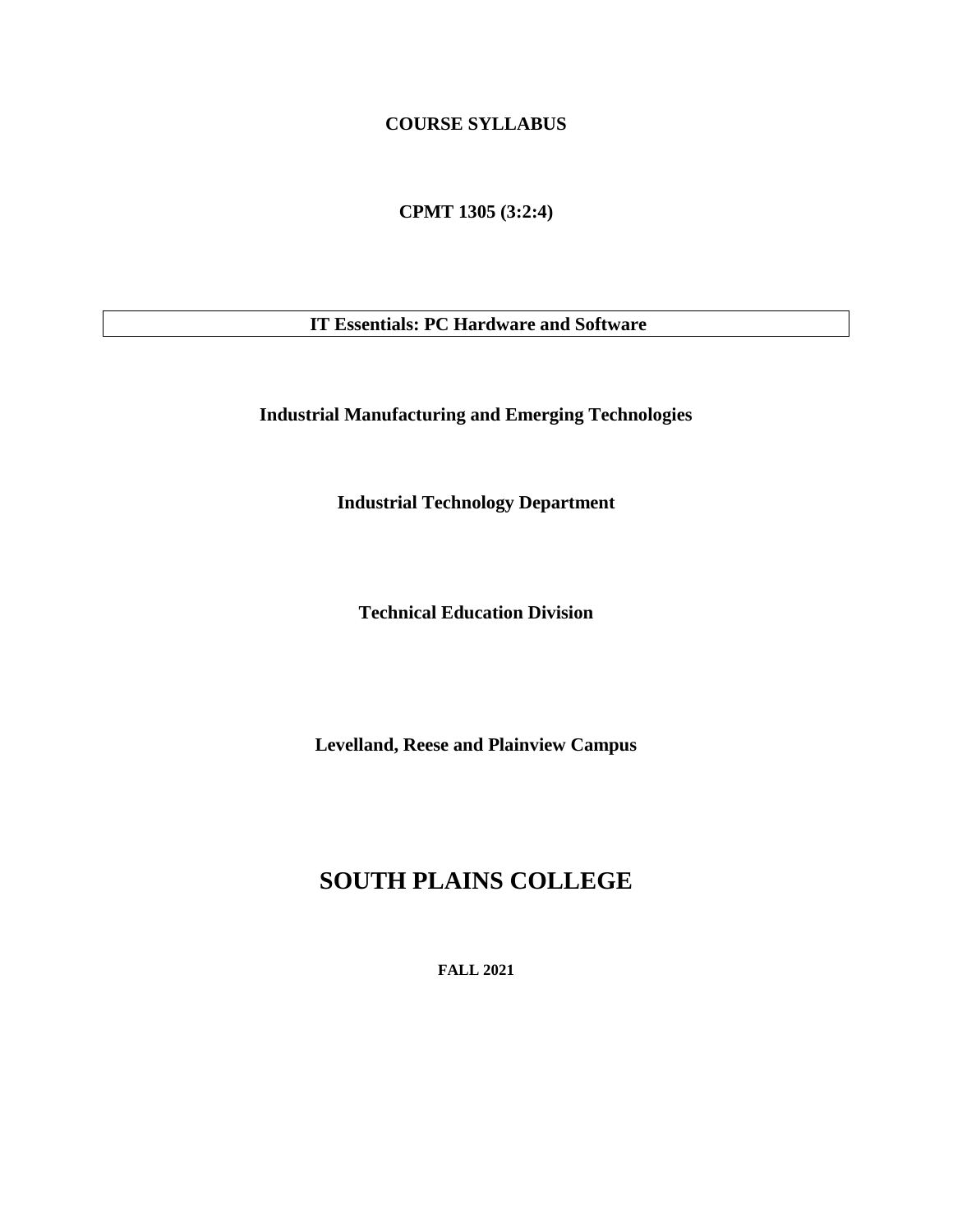#### COURSE SYLLABUS

#### COURSE TITLE: CPMT 1305 IT Essentials : PC Hardware and Software

INSTRUCTOR:

### Bill Tackett Wheeler Osborne Salvador Molinar

OFFICE LOCATION: ET Building, Reese Center, and Plainview Room # IM103, IM104, RC215C, PTB112

(806)894-9611 ext: 2297 E-Mail btackett@southplainscollege.edu (806)894-9611 ext: 2352 E-Mail wosborne@southplainscollege.edu (806)894-9611 ext: 2334 E-Mail smolinar@southplainscollege.edu

OFFICE HOURS: By appointment

### **SOUTH PLAINS COLLEGE IMPROVES EACH STUDENTS LIFE**

\*\*\*\*\*\*\*\*\*\*\*\*\*\*\*\*\*\*\*\*\*\*\*\*\*\*\*\*\*\*\*\*\*\*\*\*\*\*\*\*\*\*\*\*\*\*\*\*\*\*\*\*\*\*\*\*\*\*\*\*\*\*\*\*\*\*\*\*\*\*\*\*\*\*\*\*\*\*

#### **I. GENERAL COURSE INFORMATION:**

- A. **Course Description:** Provides comprehensive overview of computer hardware and software and an introduction to advanced concepts addressed by CISCO CCENT certification.
- **B. Course Learning Outcomes:** Describe the internal components of a computer; assemble a computer system; install an operating system; and troubleshoot using system tools and diagnostic software.
- **C. Course Competencies:** Students must demonstrate the ability to master the concepts and techniques covered in the classroom and lab. Each student must attain a minimum level of 70% as an average on written tests, both daily and final, and on assigned lab projects.
- D. **Tutoring:** Students who do not pass their first exam will be required to attend three hours of tutoring each week until they pass their exam. This is a course requirement and will be reflected in the course grade.

### **II Course Outline**

**Students will build a computer and install a motherboard, floppy and hard drives, CD-ROM, and video cards; install and manage Windows operating systems; add peripherals and multimedia capabilities; demonstrate knowledge of local-area network architecture, networking protocols, the OSI Model, and TCP/IP utilities; connect the computer to a local area network and to the Internet.** 

- 1: Introduction to the Personal Computer
- 2: Safe Lab Procedures and Tool Use
- 3: Computer Assembly Step by Step
- 4: Basics of Preventive Maintenance and Troubleshooting
- 5: Fundamental Operating Systems
- 6: Fundamental Laptops and Portable Devices
- 7: Fundamental Printers and Scanners
- 8: Fundamental Networks
- 9: Fundamental Security
- 10: Communication Skills
- 11: Advanced Personal Computers
- A. **Academic Integrity:** It is the aim of the Industrial Manufacturing and Emerging Technologies faculty of South Plains College to foster a spirit of complete honesty and a high standard of integrity. The attempt of any student to present as his or her own work which he or she not honestly performed is regarded by the faculty and administration as a most serious offense and renders the offender liable to serious consequences, possibly suspension. Students should refer to the SPC General Catalog policy regarding consequences for cheating and plagiarism ( see "Academic Integrity" as well as "Student Conduct" sections in the college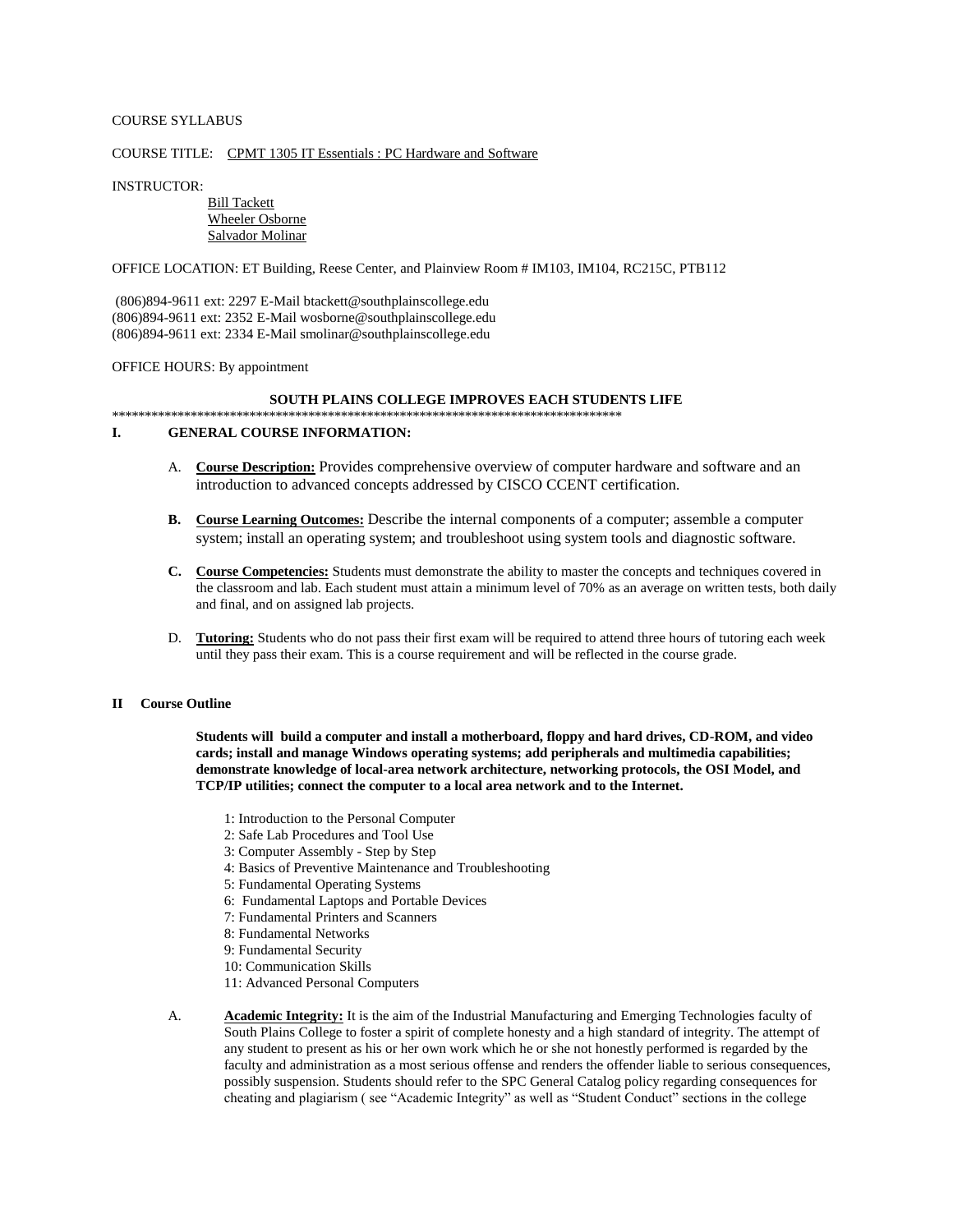catalog). At times, working with other students is encouraged for some assignments and meets SCANS competencies C-9 through C-14. If you have a question as to whether you may work with other students on any assignment, ASK YOUR INSTRUCTOR.

- B. **SCANS and Foundation Skills:** The appropriate Competencies and Foundation Skills (SCANS) have been integrated into the IMET program. The following Competencies and Foundation Skills have been specifically integrated into the Course. C2, C4, C20 and F11
- C. **Verification of Workplace Competencies:** As a Capstone Experience, the students must take and pass with a score of 75 or better all sections of the Associate level of the Certified Electronics Technician (CET) Pre-Exam sponsored by the International Society of Certified Electronics Technicians.

# **II. SPECIFIC COURSE/INSTRUCTOR REQUIREMENTS:**

- **A. Textbook and Other Materials:** IT Essentials Course Booklet, Version 5 by Cisco Networking Academy ISBN: 978-1-58713-309-1
- **B. Tools:** TI-30Xa Scientific Calculator, ANSI approved Safety Glasses, Pocket knife (Lock Blade) Or Multi-Tool, Digital Multi-meter, USB Jump-drive (Memory Stick), Earphones with standard audio jack for listening to computer audio files with, Ear Plugs or some type of hearing protection, and a class G Hard hat and a Windows based laptop or desktop computer with internet access for online assignments and meetings.
- **C.** If you are experiencing any of the following symptoms please do not attend class and either seek medical attention or get tested for COVID-19.
	- Cough, shortness of breath, difficulty breathing
	- Fever or chills
	- Muscles or body aches
	- Vomiting or diarrhea
	- New loss of taste and smell

Please also notify DeEtte Edens, BSN, RN, Associate Director of Health & Wellness, at [dedens@southplainscollege.edu](mailto:dedens@southplainscollege.edu) or 806-716-2376.

#### **D. South Plains College Attendance Policy**

Students are expected to attend all classes in order to be successful in a course. The student may be administratively withdrawn from the course when absences become excessive as defined in the course syllabus.

When an unavoidable reason for class absence arises, such as illness, an official trip authorized by the college or an official activity, the instructor may permit the student to make up work missed. It is the student's responsibility to complete work missed within a reasonable period of time as determined by the instructor. Students are officially enrolled in all courses for which they pay tuition and fees at the time of registration. Should a student, for any reason, delay in reporting to a class after official enrollment, absences will be attributed to the student from the first class meeting.

Students who enroll in a course but have "Never Attended" by the official census date, as reported by the faculty member, will be administratively dropped by the Office of Admissions and Records. A student who does not meet the attendance requirements of a class as stated in the course syllabus and does not officially withdraw from that course by the official census date of the semester, may be administratively withdrawn from that course and receive a grade of "X" or "F" as determined by the instructor. Instructors are responsible for clearly stating their administrative drop policy in the course syllabus, and it is the student's responsibility to be aware of that policy.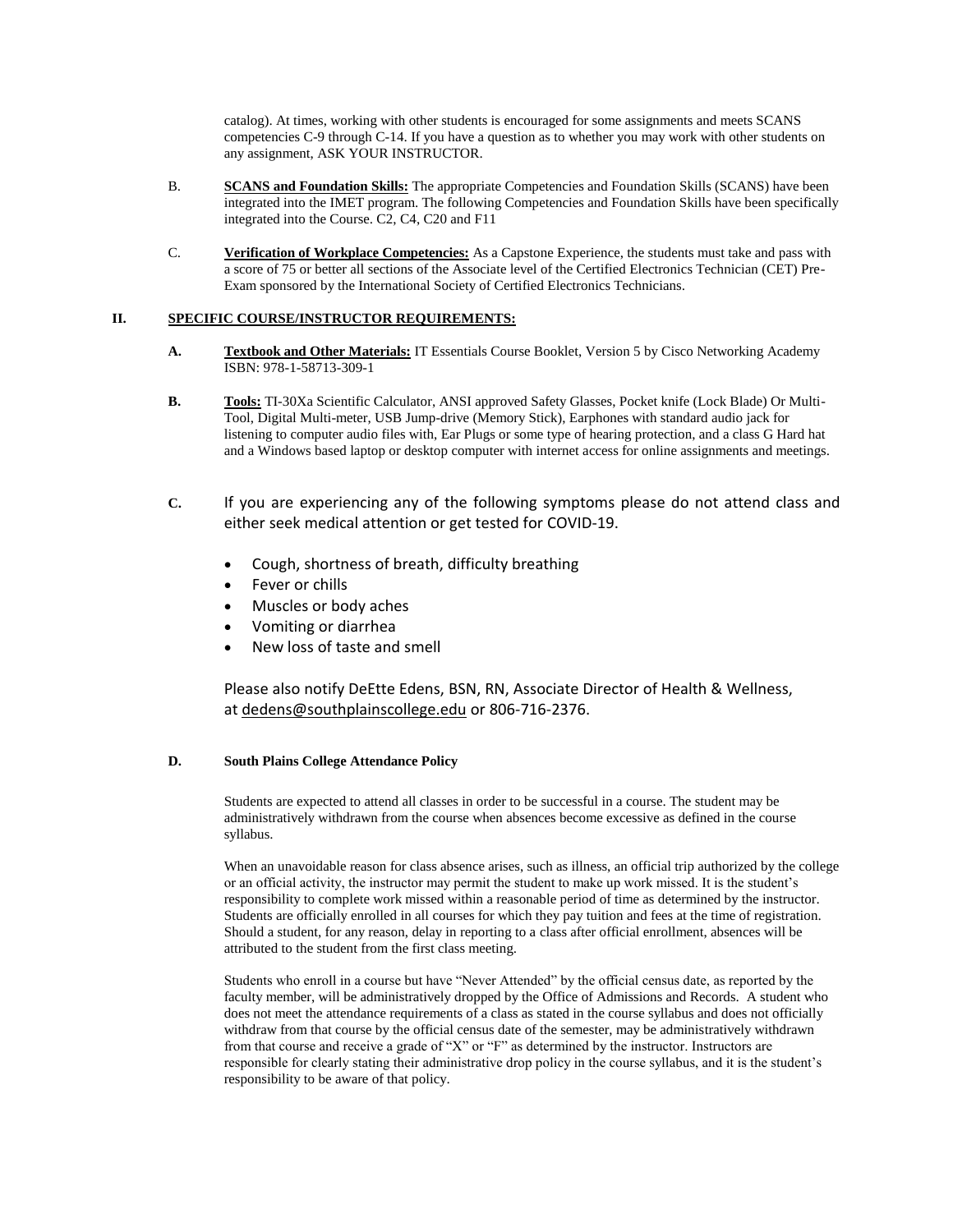It is the student's responsibility to verify administrative drops for excessive absences through MySPC using his or her student online account. If it is determined that a student is awarded financial aid for a class or classes in which the student never attended or participated, the financial aid award will be adjusted in accordance with the classes in which the student did attend/participate and the student will owe any balance resulting from the adjustment.

#### **Absence for Military Service**

In accordance with Texas Education Code Section 51.9111, a student is excused from attending classes or engaging in other required activities, including exams, if he or she is called to active military service of a reasonably brief duration. The maximum time for which the student may be excused has been defined by the Texas Higher Education Coordinating Board as "no more than 25 percent of the total number of class meetings or the contact hour equivalent (not including the final examination period) for the specific course or courses in which the student is currently enrolled at the beginning of the period of active military service." The student will be allowed a reasonable time after the absence to complete assignments and take exams.

#### **Religious Holy Days**

In accordance with Texas Education Code Section 51.911, South Plains College will allow a student who is absent from class for the observance of a religious holy day to take an examination or complete an assignment scheduled for that day within seven (7) calendar days after the absence. Students are required to file a written notification of absence with each instructor within the first fifteen (15) days of the semester in which the absence will occur. Forms for this purpose are available in the Dean of Students Office along with instructions and procedures. "Religious holy days" means a holy day observed by a religion whose place of worship is exempt from property taxation under Texas Tax Code Section 11.20.

#### **Pregnancy**

In accordance with Title IX of the Education Amendments of 1972, in the event of pregnancy, termination of pregnancy or recovery from any of these conditions a student's absences shall be excused, as deemed necessary by the students physician (Title IX.) The student should contact the SPC Title IX coordinator for further assistance.

**E.** The following attendance guidelines have been established for the IMET program:

- 1. **Absent** from class is defined as "not present and ready to participate during scheduled lecture or lab times."
- 2. **Tardy** is defined as "not present at the designated starting time of the lecture or lab." **Three tardies will equal one absence and will be treated the same as any absence**.
- 3. When a student accumulates **six** absences minimum course objectives cannot be met and student will be withdrawn from the course.
- **F. Assignment policy:** All required work must be turned in on time in order that the student may benefit from the corrections and study for future examinations. Any work that is handed in post the due date or tests missed will be accepted only at the discretion of the Instructor, Points will be taken from all late assignments or test accepted by the Instructor.
- **G. Grading Policy:** Daily tests average will equal 33.3% of final semester grade lab grade will equal 33.3% of final semester grade and final test grade will equal 33.3% of final semester grade. Written and oral assignments will be averaged in with daily test average and lab grade will consist of lab projects. The lab grade will also include an end of semester Instructor assessment that will be used to adjust the lab grade up or down by up to 20%. This is used to account for class participation, safety violations, end of class clean up as well as other criteria deemed important by the instructor such as overall attitude and demeanor.
- **H. Special Requirements:** Students in the Industrial Manufacturing and Emerging Technologies program will be required to follow safety procedures while in the classroom and lab. Chemical hazards and appropriate SDS safety practices will be stressed as part of the safety program.

### **I. Cell phones**

No cell phones or other electronic devices are allowed in the classroom or during lectures. Cell phones may be used during break or during labs.

### **J. Class Dress Code**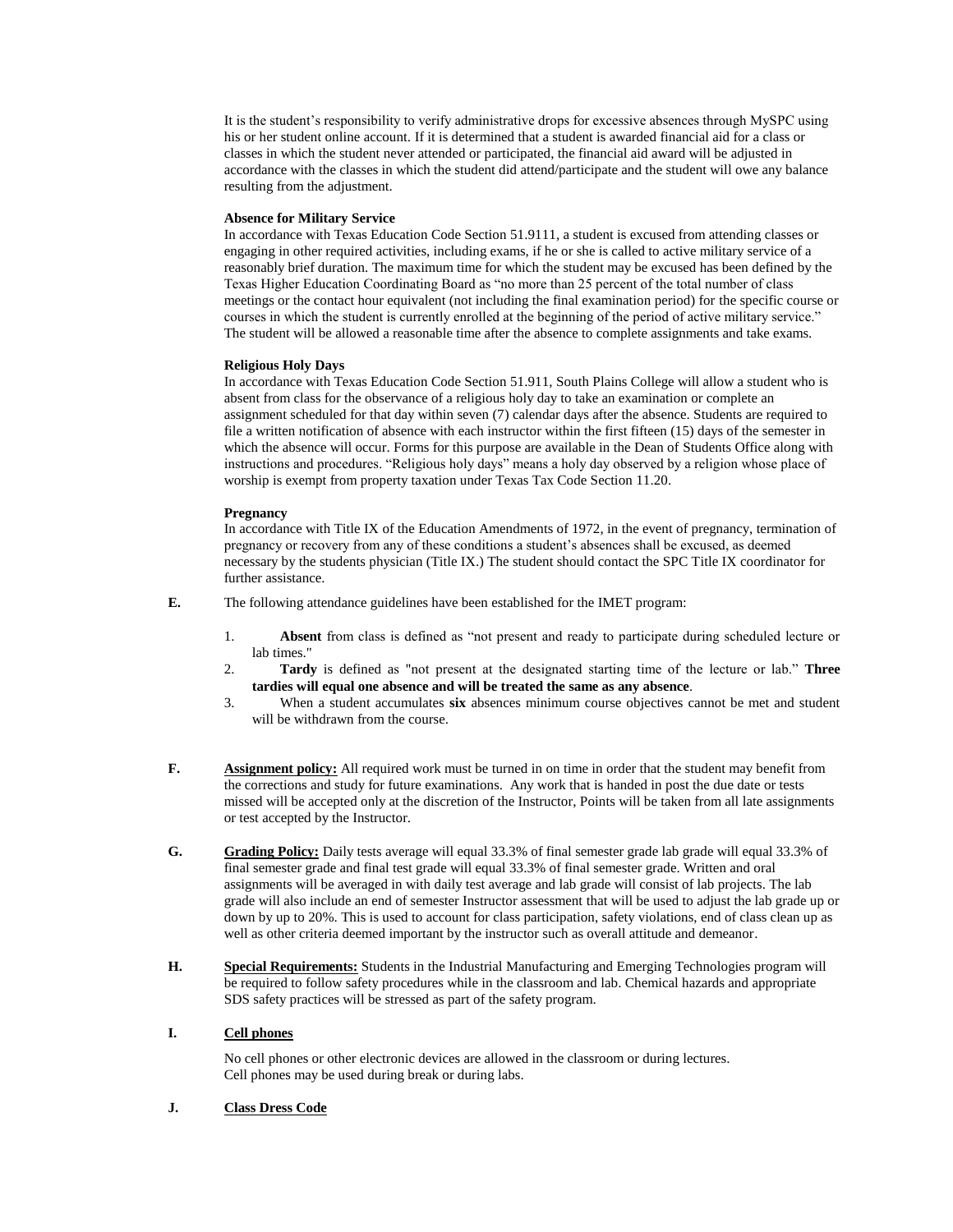No open toed shoes, sandals or flip-flop styled shoes. No baggy, saggy or drooping clothes. This includes wearing pants pulled down in a "Low Slung Style". For safety considerations standard shop acceptable attire is required. If you have any doubts about what is acceptable see the instructor for clarification.

# **K. Tobacco Use**

No tobacco use of any kind is permitted inside the buildings.

- This includes smokeless tobacco.
	- No spitting in the trashcans
	- No spitting in the urinals or toilets
	- No spitting on the floor (Including inside the lab/Shop areas)
	- No use of cups or bottles as spittoons.

# **SPC Standard Disability Statement**

Students with disabilities, including but not limited to physical, psychiatric, or learning disabilities, who wish to request accommodations in this class should notify the Disability Services Office early in the semester so that the appropriate arrangements may be made. In accordance with federal law, a student requesting accommodations must provide acceptable documentation of his/her disability to the Disability Services Office. For more information, call or visit the Disability Services Office at Levelland (Student Health & Wellness Office) 806-716-2577, Reese Center (Building 8) 806-716- 4675, or Plainview Center (Main Office) 806-716-4302 or 806-296-9611.

# **Non-Discrimination Statement**

South Plains College does not discriminate on the basis of race, color, national origin, sex, disability or age in its programs and activities. The following person has been designated to handle inquiries regarding the non-discrimination policies: Vice President for Student Affairs, South Plains College -1401 College Avenue, Box 5, Levelland, TX 79336, 806-894-9611

# **Diversity Statement**

In this class, the teacher will establish and support an environment that values and nurtures individual and group differences and encourages engagement and interaction. Understanding and respecting multiple experiences and perspectives will serve to challenge and stimulate all of us to learn about others, about the larger world and about ourselves. By promoting diversity and intellectual exchange, we will not only mirror society as it is, but also model society as it should and can be.

# **Campus Concealed Carry**

*South Plains College permits the lawful carry of concealed handguns in accordance with Texas state law, and Texas Senate Bill 11. Individuals possessing a valid License to Carry permit, or the formerly issued Concealed Handgun License, may carry a concealed handgun at all campus locations except for the following.*

• *Natatorium*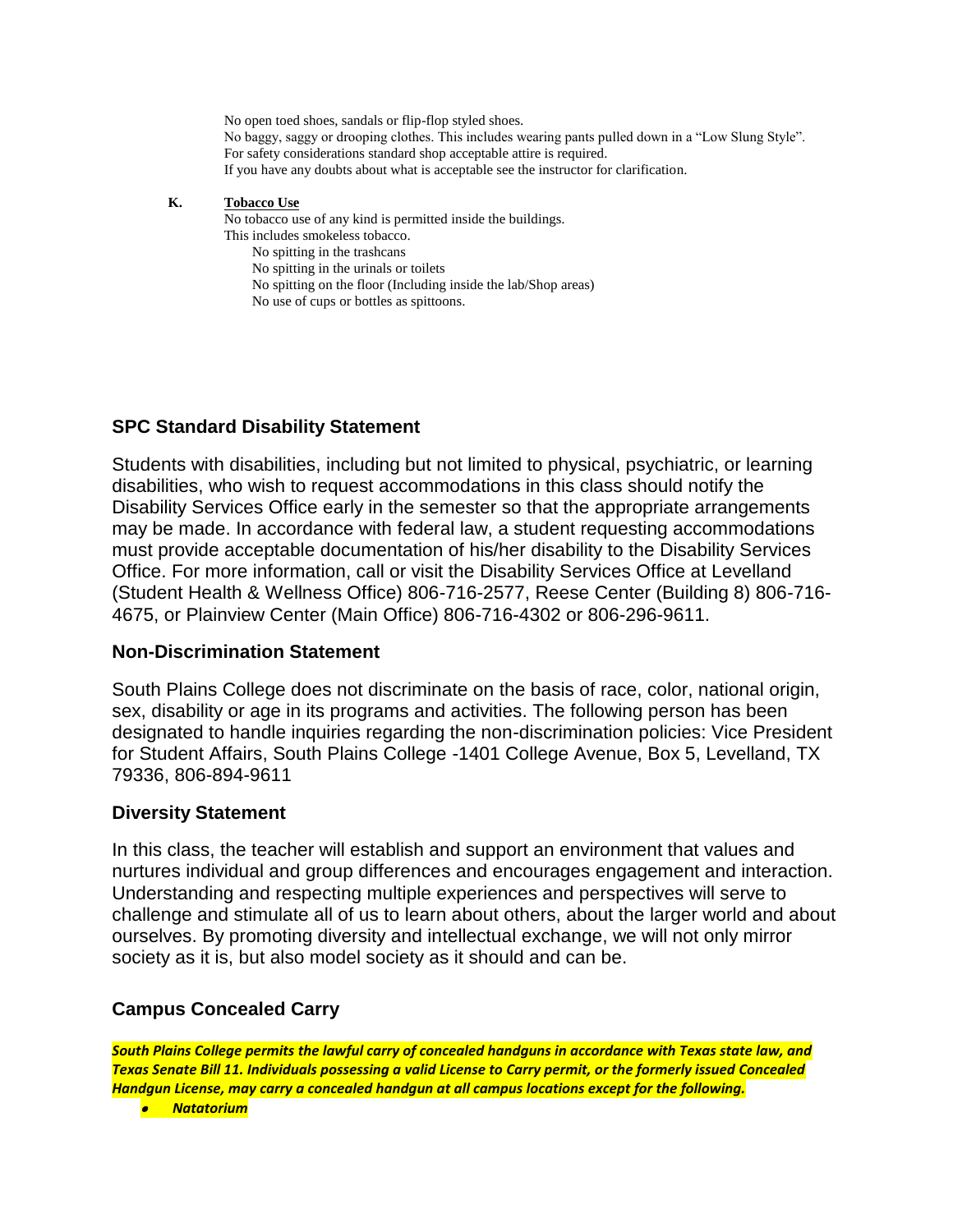*For a complete list of campus carry exclusions zones by event, please visit* **<http://www.southplainscollege.edu/campuscarry.php>**

Texas Senate Bill - 11 (Government Code 411.2031, et al.) authorizes the carrying of a concealed handgun in South Plains College buildings only by persons who have been issued and are in possession of a Texas License to Carry a Handgun. Qualified law enforcement officers or those who are otherwise authorized to carry a concealed handgun in the State of Texas are also permitted to do so. Pursuant to Penal Code (PC) 46.035 and South Plains College policy, license holders may not carry a concealed handgun in restricted locations. For a list of locations, please refer to the SPC policy at:

[\(http://www.southplainscollege.edu/human\\_resources/policy\\_procedure/hhc.php\)](http://www.southplainscollege.edu/human_resources/policy_procedure/hhc.php)

Pursuant to PC 46.035, the open carrying of handguns is prohibited on all South Plains College campuses. Report violations to the College Police Department at 806-716-2396 or 9-1-1.

# SCANS COMPETENCIES

| <b>RESOURCES:</b> Identifies, organizes, plans and allocates resources. |                                                                                                                      |
|-------------------------------------------------------------------------|----------------------------------------------------------------------------------------------------------------------|
| $C-1$                                                                   | <b>TIME</b> -Selects goal--relevant activities, ranks them, allocates time, and prepares and follows schedules.      |
| $C-2$                                                                   | <b>MONEY</b> --Uses or prepares budgets, makes forecasts, keeps records, and makes adjustments to meet objectives    |
| $C-3$                                                                   | <b>MATERIALS &amp; FACILITIES</b> -Acquires, stores, allocates, and uses materials or space efficiently.             |
| $C-4$                                                                   | <b>HUMAN RESOURCES--Assesses skills and distributes work accordingly, evaluates performances and provides</b>        |
|                                                                         | feedback.                                                                                                            |
| <b>INFORMATION--Acquires and Uses Information</b>                       |                                                                                                                      |
| $C-5$                                                                   | Acquires and evaluates information.                                                                                  |
| $C-6$                                                                   | Organizes and maintains information.                                                                                 |
| $C-7$                                                                   | Interprets and communicates information.                                                                             |
| $C-8$                                                                   | Uses computers to Process information.                                                                               |
| <b>INTERPERSONAL--Works With Others</b>                                 |                                                                                                                      |
| $C-9$                                                                   | Participates as members of a team and contributes to group effort.                                                   |
| $C-10$                                                                  | Teaches others new skills.                                                                                           |
| $C-11$                                                                  | Serves clients/customers--works to satisfy customer's expectations.                                                  |
| $C-12$                                                                  | Exercises leadership--communicates ideas to justify position, persuades and convinces others, responsibly challenges |
|                                                                         | existing procedures and policies.                                                                                    |
| $C-13$                                                                  | Negotiates-Works toward agreements involving exchanges of resources resolves divergent interests.                    |
| $C-14$                                                                  | Works with Diversity-Works well with men and women from diverse backgrounds.                                         |
| <b>SYSTEMS--Understands Complex Interrelationships</b>                  |                                                                                                                      |
| $C-15$                                                                  | Understands Systems--Knows how social, organizational, and technological systems work and operates effectively with  |
|                                                                         | them                                                                                                                 |
| $C-16$                                                                  | Monitors and Correct Performance-Distinguishes trends, predicts impacts on system operations, diagnoses systems'     |
|                                                                         | performance and corrects malfunctions.                                                                               |
| $C-17$                                                                  | Improves or Designs Systems-Suggests modifications to existing systems and develops new or alternative systems to    |
|                                                                         | improve performance.                                                                                                 |
| <b>TECHNOLOGY--Works with a variety of technologies</b>                 |                                                                                                                      |
| $C-18$                                                                  | Selects Technology--Chooses procedures, tools, or equipment including computers and related technologies.            |
| $C-19$                                                                  | Applies Technology to Task-Understands overall intent and proper procedures for setup and operation of equipment.    |
| $C-20$                                                                  | Maintains and Troubleshoots Equipment-Prevents, identifies, or solves problems with equipment, including computers   |
|                                                                         | and other technologies.                                                                                              |
|                                                                         |                                                                                                                      |
| <b>FOUNDATION SKILLS</b>                                                |                                                                                                                      |

# **BASIC SKILLS--Reads, writes, performs arithmetic and mathematical operations, listens and speaks**

F-1 Reading--locates, understands, and interprets written information in prose and in documents such as manuals, graphs, and schedules.